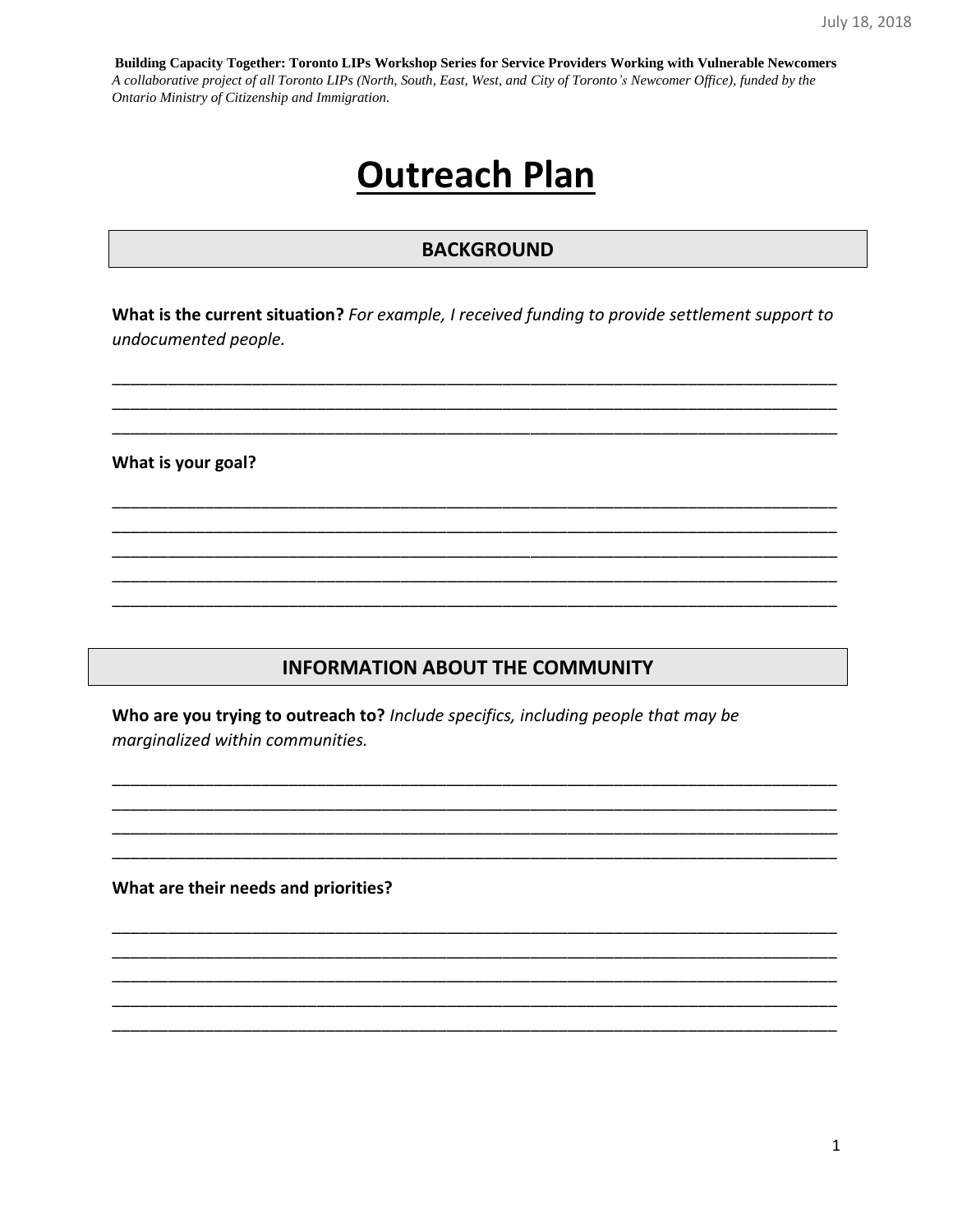Where are they physically located?

Where do they gather?

How do they communicate with each other?

What are the barriers and obstacles that they face that you should consider when outreaching to them?

# **RESEARCH**

What information do you need to outreach effectively?

How will you conduct the required research?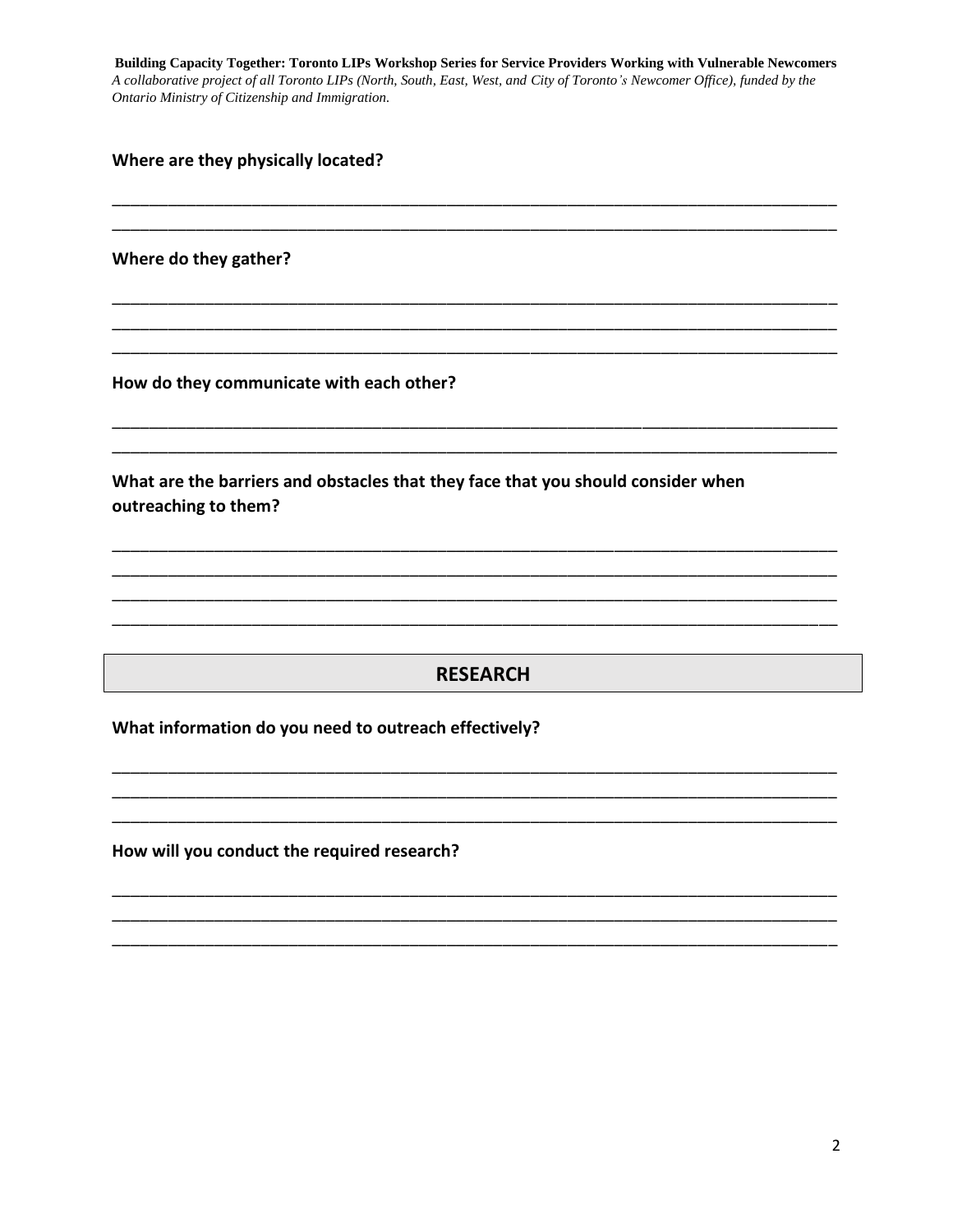## **PARTNERSHIPS**

#### Who could you contact or partner with to help you with outreach?

# **STRATEGY**

#### Given the information above, what kinds of outreach would be most effective?

Which outreach tactics (specific actions) will help you to reach your goal?

What are your next steps?